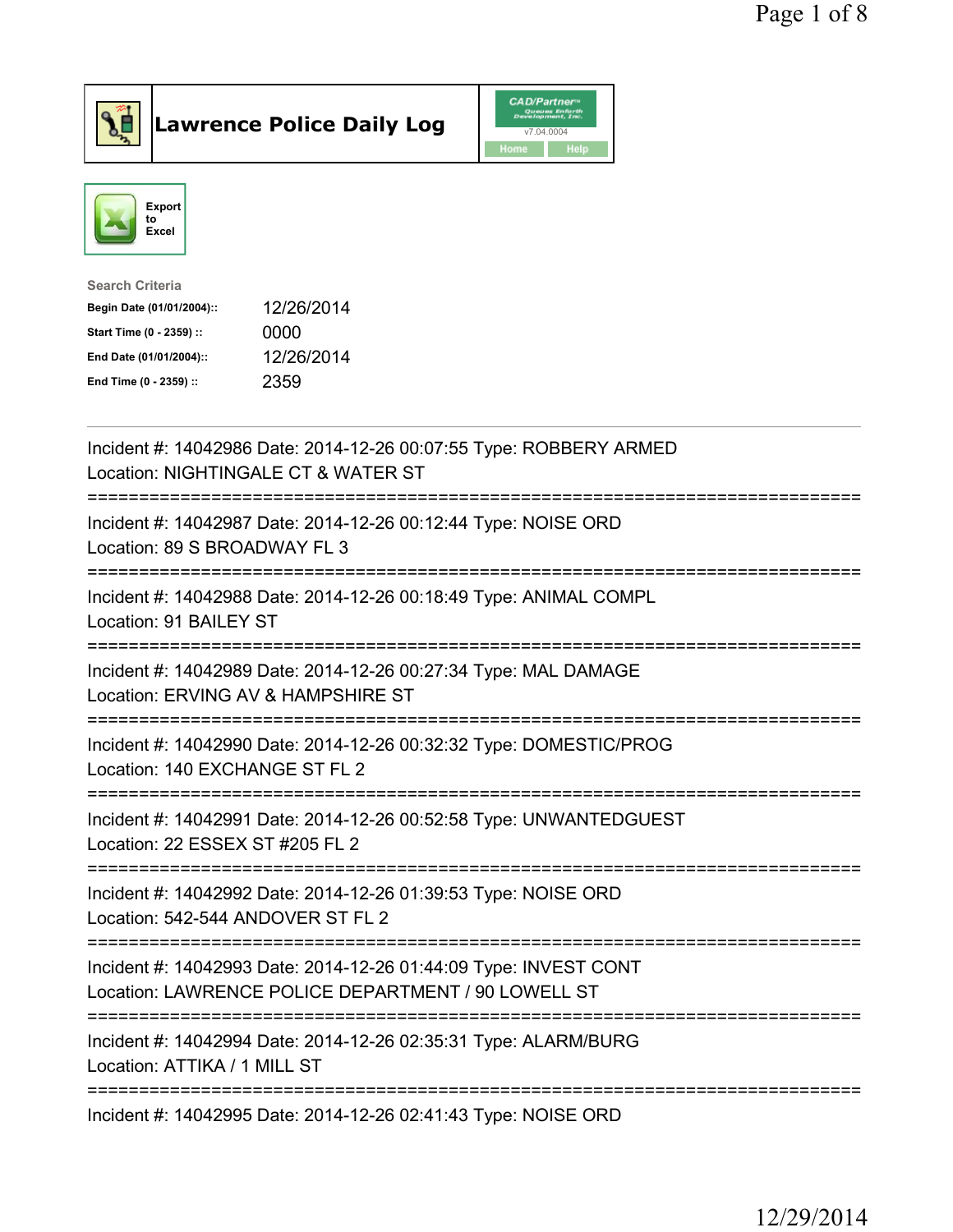Location: 6 WARREN ST =========================================================================== Incident #: 14042996 Date: 2014-12-26 03:05:36 Type: SUS PERS/MV Location: S BROADWAY & SHATTUCK ST =========================================================================== Incident #: 14042997 Date: 2014-12-26 06:13:22 Type: MAL DAMAGE Location: 78 MARBLE AV FL 2 =========================================================================== Incident #: 14042998 Date: 2014-12-26 06:59:13 Type: B&E/PAST Location: 28.5 ALDER ST =========================================================================== Incident #: 14042999 Date: 2014-12-26 07:14:54 Type: TRANSPORT Location: JUVENILE LOCKUP / null =========================================================================== Incident #: 14043000 Date: 2014-12-26 07:36:56 Type: DISORDERLY Location: TRAIN STATION / MERRIMACK ST & S UNION ST =========================================================================== Incident #: 14043001 Date: 2014-12-26 07:38:32 Type: RECOV/STOL/MV Location: 284 AMES ST =========================================================================== Incident #: 14043002 Date: 2014-12-26 08:23:24 Type: SUS PERS/MV Location: MT VERNON & STEVENS AV =========================================================================== Incident #: 14043003 Date: 2014-12-26 08:30:27 Type: ALARM/BURG Location: 17 SHEPARD ST =========================================================================== Incident #: 14043004 Date: 2014-12-26 08:54:57 Type: NOTIFICATION Location: 103 EVERETT ST =========================================================================== Incident #: 14043005 Date: 2014-12-26 09:00:58 Type: SUICIDE ATTEMPT Location: 32 LAWRENCE ST #12 =========================================================================== Incident #: 14043006 Date: 2014-12-26 09:02:38 Type: MAN DOWN Location: S UNION ST & SALEM ST =========================================================================== Incident #: 14043007 Date: 2014-12-26 09:19:01 Type: ALARM/BURG Location: BALI'S RESTURANT / 59 ESSEX ST =========================================================================== Incident #: 14043008 Date: 2014-12-26 09:39:19 Type: 209A/SERVE Location: 280 BROADWAY =========================================================================== Incident #: 14043009 Date: 2014-12-26 09:44:19 Type: 209A/SERVE Location: 235 BROADWAY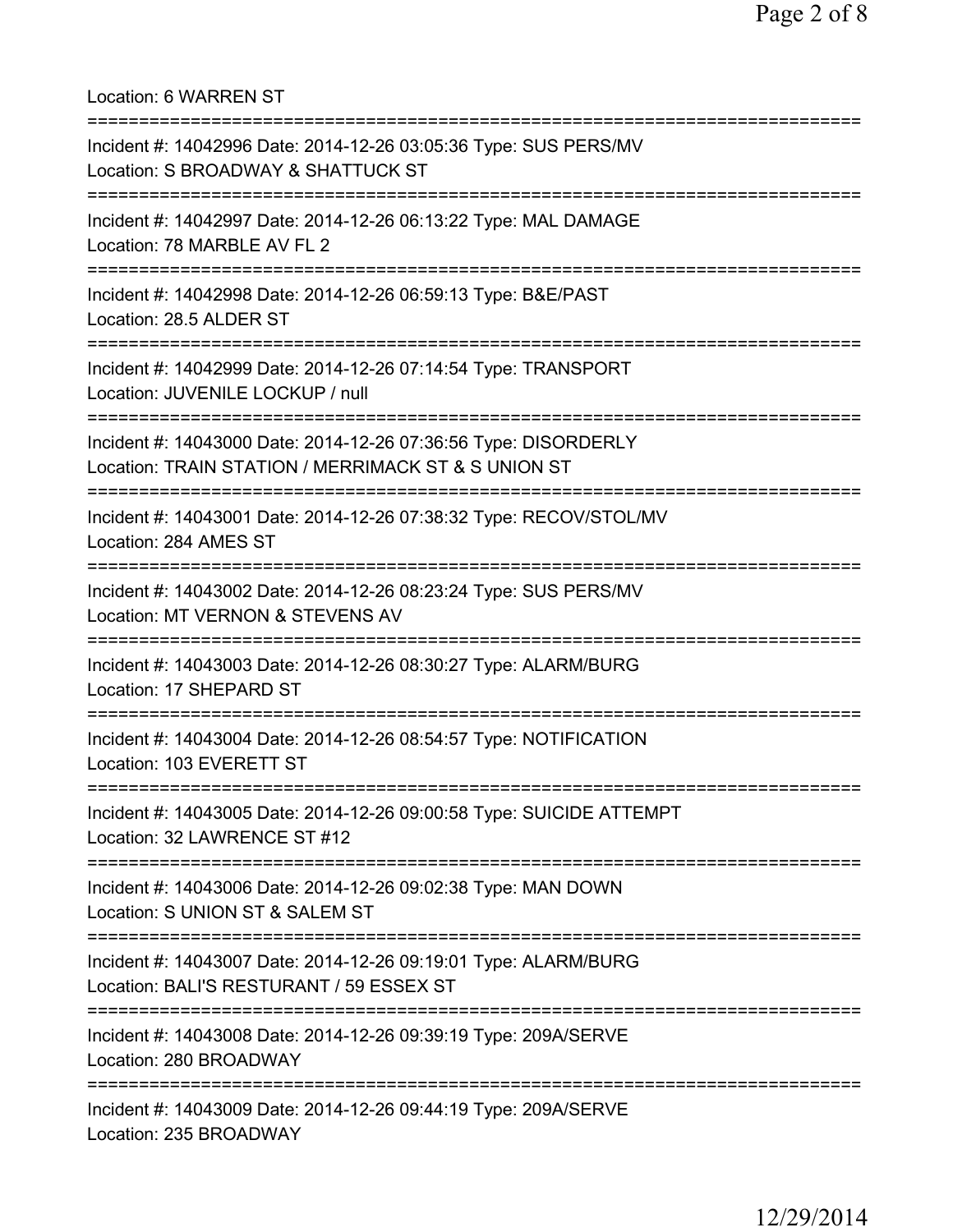| Incident #: 14043010 Date: 2014-12-26 09:47:35 Type: ALARMS<br>Location: 17 SHEPARD ST<br>===================       |
|---------------------------------------------------------------------------------------------------------------------|
| Incident #: 14043011 Date: 2014-12-26 09:52:14 Type: MAL DAMAGE<br>Location: 163 BAILEY ST                          |
| Incident #: 14043013 Date: 2014-12-26 10:02:16 Type: SUS PERS/MV<br>Location: 132 MARGIN ST                         |
| Incident #: 14043012 Date: 2014-12-26 10:02:23 Type: 209A/SERVE<br>Location: 189 PARK ST                            |
| Incident #: 14043014 Date: 2014-12-26 10:13:33 Type: 209A/SERVE<br>Location: 158 WATER ST #13                       |
| =======================<br>Incident #: 14043015 Date: 2014-12-26 10:18:27 Type: 209A/SERVE<br>Location: 133 PARK ST |
| Incident #: 14043016 Date: 2014-12-26 10:18:38 Type: AUTO ACC/NO PI<br>Location: 506 RIVERSIDE DR                   |
| Incident #: 14043017 Date: 2014-12-26 10:21:12 Type: WARRANT SERVE<br>Location: 39 BROOKFIELD                       |
| Incident #: 14043018 Date: 2014-12-26 10:54:26 Type: M/V STOP<br>Location: FERRY ST & VERMONT ST                    |
| Incident #: 14043019 Date: 2014-12-26 10:58:22 Type: SHOPLIFTING<br>Location: MARSHALLS / 67 WINTHROP AV            |
| Incident #: 14043020 Date: 2014-12-26 10:59:51 Type: M/V STOP<br>Location: AUBURN ST & HAMPSHIRE ST                 |
| Incident #: 14043021 Date: 2014-12-26 11:12:43 Type: WARRANT SERVE<br>Location: 161 FARNHAM ST FL 3                 |
| Incident #: 14043022 Date: 2014-12-26 11:30:59 Type: MAN DOWN<br>Location: MCDONALDS / 50 BROADWAY                  |
| Incident #: 14043023 Date: 2014-12-26 11:42:27 Type: RECOV/STOL/MV<br>Location: 36 FARLEY ST                        |
|                                                                                                                     |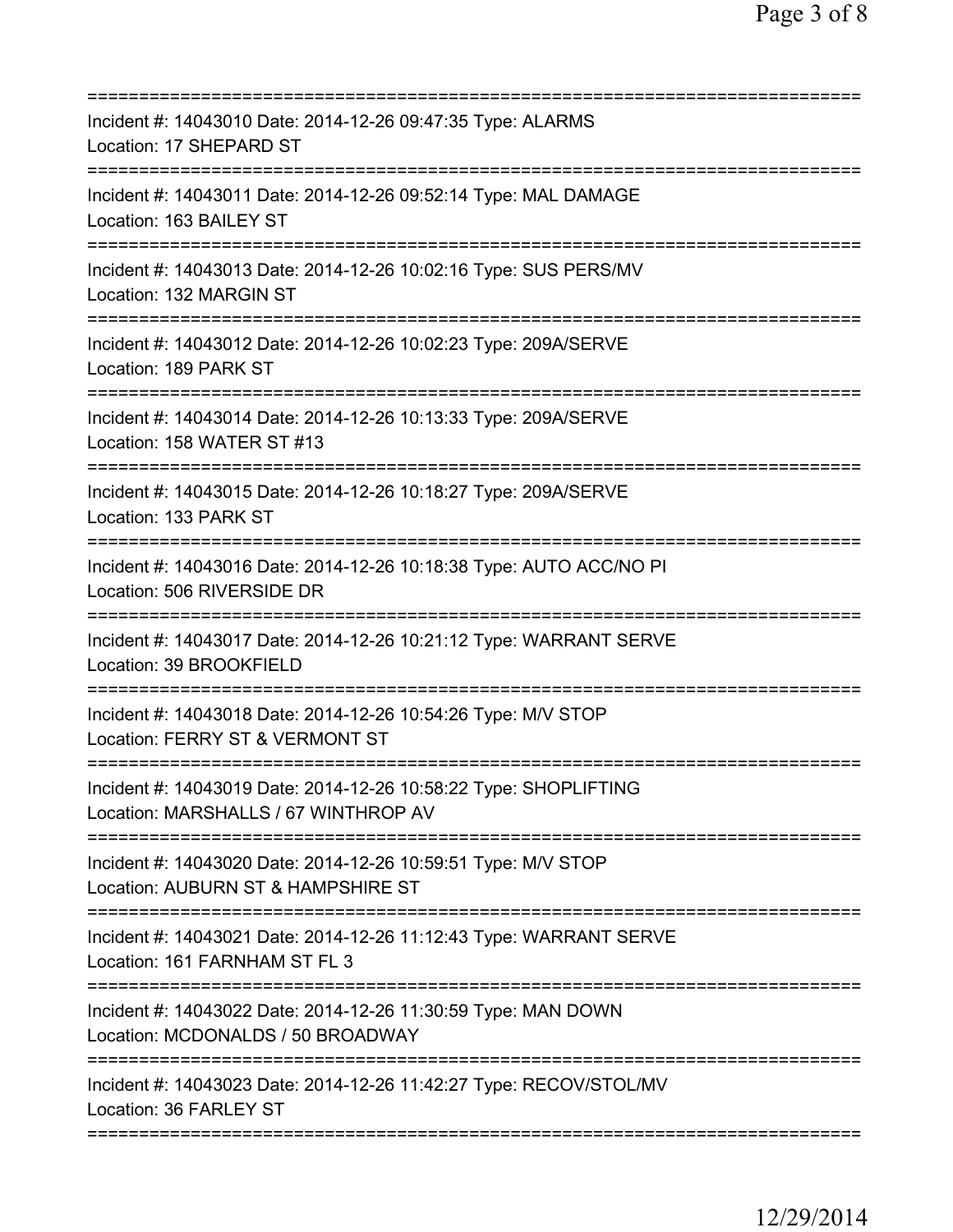| Incident #: 14043024 Date: 2014-12-26 11:47:01 Type: LARCENY/PAST<br>Location: 4 DEWEY ST FL 2           |
|----------------------------------------------------------------------------------------------------------|
| Incident #: 14043025 Date: 2014-12-26 11:52:46 Type: ALARM/BURG<br>Location: 47 BERESFORD ST             |
| Incident #: 14043026 Date: 2014-12-26 12:00:12 Type: CK WELL BEING<br>Location: 167 MARGIN ST            |
| Incident #: 14043027 Date: 2014-12-26 12:10:04 Type: KEEP PEACE<br>Location: 1 TREMONT ST FL 2           |
| Incident #: 14043028 Date: 2014-12-26 12:13:31 Type: AUTO ACC/NO PI<br>Location: COMMON ST & LAWRENCE ST |
| Incident #: 14043029 Date: 2014-12-26 12:23:02 Type: FRAUD<br>Location: 65 AVON ST                       |
| Incident #: 14043030 Date: 2014-12-26 12:27:46 Type: MV/BLOCKING<br>Location: HAVERHILL ST & IRENE ST    |
| Incident #: 14043031 Date: 2014-12-26 12:29:38 Type: CK WELL BEING<br>Location: CHESTER ST & DAVIS ST    |
| :===========<br>Incident #: 14043032 Date: 2014-12-26 12:37:11 Type: ALARMS<br>Location: 4 NORRIS ST     |
| Incident #: 14043033 Date: 2014-12-26 12:37:41 Type: DRUG VIO<br>Location: ALMA ST & ERVING AV           |
| Incident #: 14043034 Date: 2014-12-26 13:11:42 Type: CK WELL BEING<br>Location: 48 JUNIPER ST FL 1       |
| Incident #: 14043035 Date: 2014-12-26 13:16:31 Type: MV/BLOCKING<br>Location: 147 SARATOGA ST            |
| Incident #: 14043036 Date: 2014-12-26 13:28:18 Type: LOST PROPERTY<br>Location: 178 AMESBURY ST #13-178  |
| Incident #: 14043037 Date: 2014-12-26 13:39:16 Type: THREATS<br>Location: 345 HAVERHILL ST               |
| Incident #: 14043038 Date: 2014-12-26 13:43:55 Type: MEDIC SUPPORT                                       |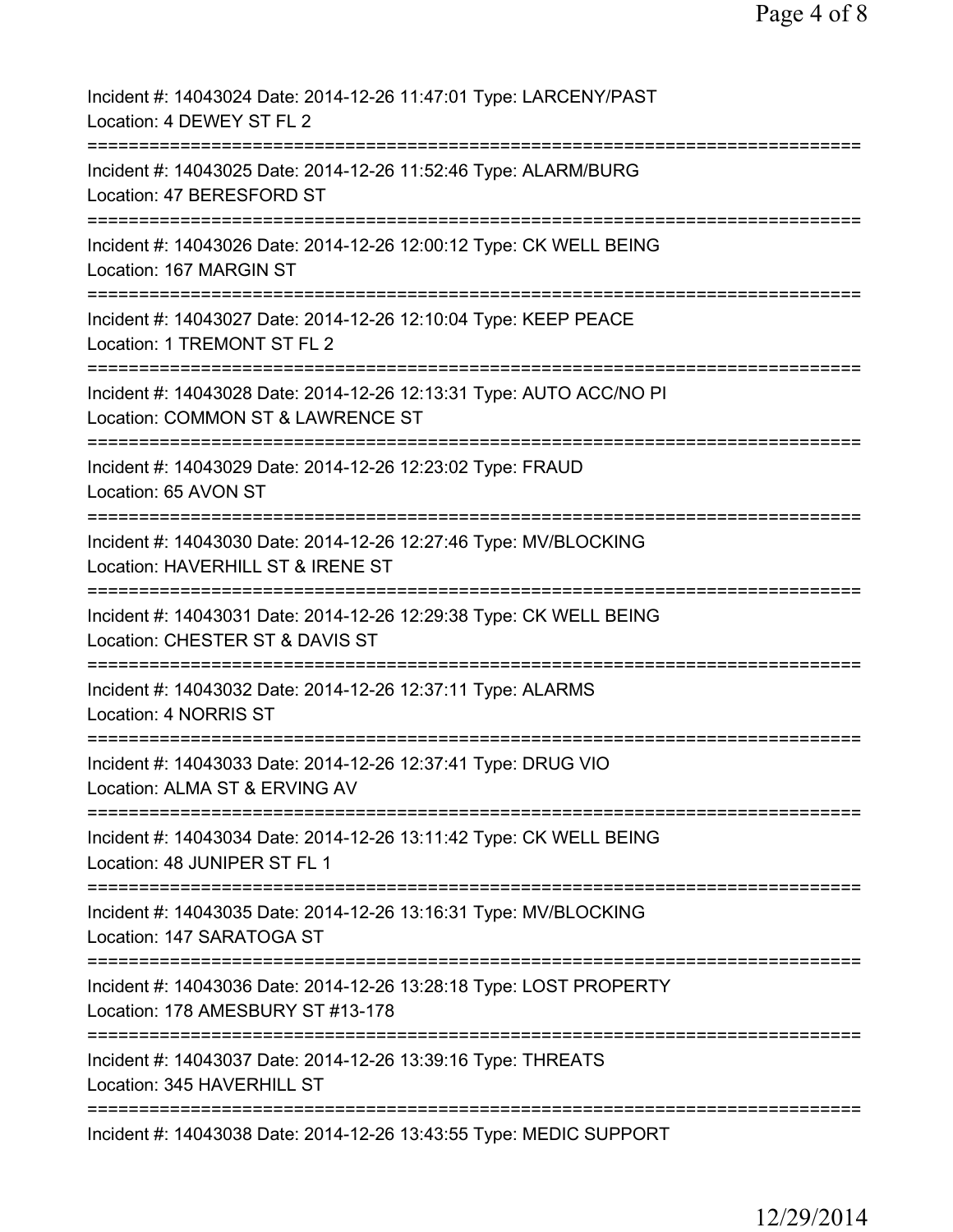Location: 340 HAVERHILL ST =========================================================================== Incident #: 14043039 Date: 2014-12-26 14:53:08 Type: MAL DAMG PROG Location: 279 LAWRENCE ST FL 1 =========================================================================== Incident #: 14043040 Date: 2014-12-26 14:59:08 Type: TOW OF M/V Location: 56 HILLSIDE AV =========================================================================== Incident #: 14043041 Date: 2014-12-26 15:16:26 Type: ANIMAL COMPL Location: 63 WARWICK ST =========================================================================== Incident #: 14043042 Date: 2014-12-26 15:16:30 Type: STOL/MV/PAS Location: EVERETT ST =========================================================================== Incident #: 14043043 Date: 2014-12-26 15:26:20 Type: COURT DOC SERVE Location: 43 WINTHROP AV FL 1 =========================================================================== Incident #: 14043044 Date: 2014-12-26 15:33:02 Type: DISTURBANCE Location: 97 BOXFORD ST FL 2 =========================================================================== Incident #: 14043045 Date: 2014-12-26 15:46:09 Type: MAL DAMAGE Location: 279 LAWRENCE ST FL 1 =========================================================================== Incident #: 14043046 Date: 2014-12-26 15:47:06 Type: UNWANTEDGUEST Location: 150 PARK ST =========================================================================== Incident #: 14043047 Date: 2014-12-26 15:59:59 Type: M/V STOP Location: 44 ALDER ST =========================================================================== Incident #: 14043048 Date: 2014-12-26 16:00:38 Type: M/V STOP Location: 44 ALDER ST =========================================================================== Incident #: 14043049 Date: 2014-12-26 16:06:08 Type: M/V STOP Location: 1 GENERAL ST =========================================================================== Incident #: 14043050 Date: 2014-12-26 16:15:32 Type: COURT DOC SERVE Location: 43 WINTHROP AV =========================================================================== Incident #: 14043051 Date: 2014-12-26 16:17:09 Type: COURT DOC SERVE Location: 9 EASTON ST =========================================================================== Incident #: 14043052 Date: 2014-12-26 16:18:03 Type: M/V STOP Location: BROADWAY & ESSEX ST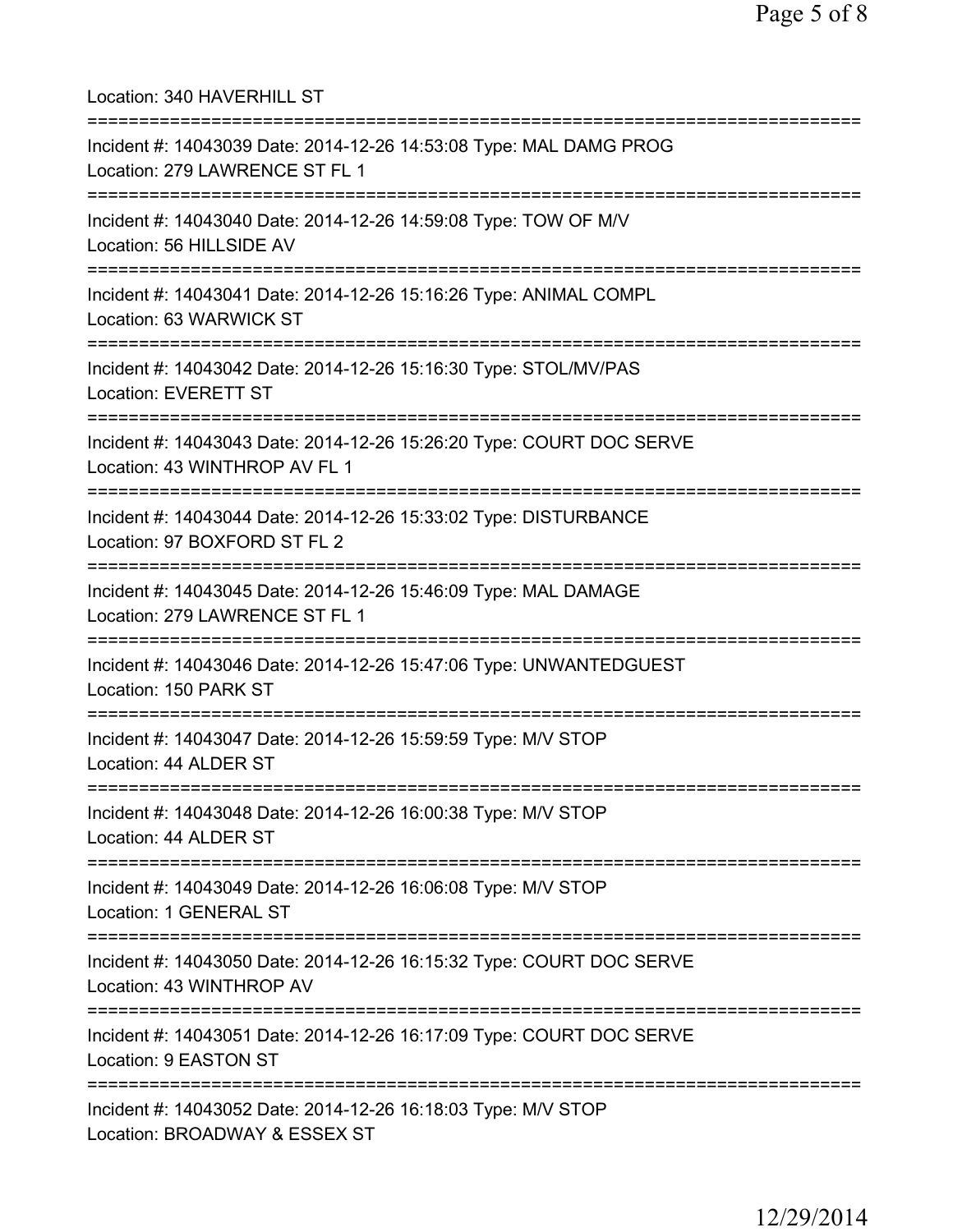| Incident #: 14043053 Date: 2014-12-26 16:19:28 Type: MEDIC SUPPORT<br>Location: 323 HOWARD ST #2 FL 1                                                                             |
|-----------------------------------------------------------------------------------------------------------------------------------------------------------------------------------|
| Incident #: 14043054 Date: 2014-12-26 16:33:04 Type: DOMESTIC/PROG<br>Location: 169 HAVERHILL ST #8                                                                               |
| Incident #: 14043055 Date: 2014-12-26 17:14:34 Type: 911 HANG UP<br>Location: 9 MARIE LN                                                                                          |
| Incident #: 14043056 Date: 2014-12-26 17:42:47 Type: M/V STOP<br>Location: POST OFFICE / 431 COMMON ST                                                                            |
| Incident #: 14043057 Date: 2014-12-26 17:49:56 Type: HIT & RUN M/V<br>Location: LAWRENCE & PARK                                                                                   |
| ======================================<br>Incident #: 14043058 Date: 2014-12-26 17:52:00 Type: M/V STOP<br>Location: MERRIMACK ST & S BROADWAY<br>=============================== |
| Incident #: 14043059 Date: 2014-12-26 17:57:37 Type: M/V STOP<br>Location: 3 DURHAM ST<br>========================                                                                |
| Incident #: 14043060 Date: 2014-12-26 18:03:02 Type: M/V STOP<br>Location: FRONT ST & S BROADWAY                                                                                  |
| Incident #: 14043061 Date: 2014-12-26 18:16:38 Type: ALARM/BURG<br>Location: LEONARD SCHOOL / 60 ALLEN ST                                                                         |
| Incident #: 14043062 Date: 2014-12-26 18:19:37 Type: M/V STOP<br>Location: 51 BROOK ST                                                                                            |
| Incident #: 14043063 Date: 2014-12-26 18:28:06 Type: M/V STOP<br>Location: ANDOVER ST & STATE ST<br>===========================                                                   |
| Incident #: 14043064 Date: 2014-12-26 18:37:19 Type: M/V STOP<br>Location: 340 HAVERHILL ST                                                                                       |
| Incident #: 14043065 Date: 2014-12-26 18:38:11 Type: DOMESTIC/PROG<br>Location: 224 BAILEY ST FL 1                                                                                |
| Incident #: 14043066 Date: 2014-12-26 18:43:51 Type: M/V STOP<br>Location: WALGREENS / 135 BROADWAY                                                                               |
|                                                                                                                                                                                   |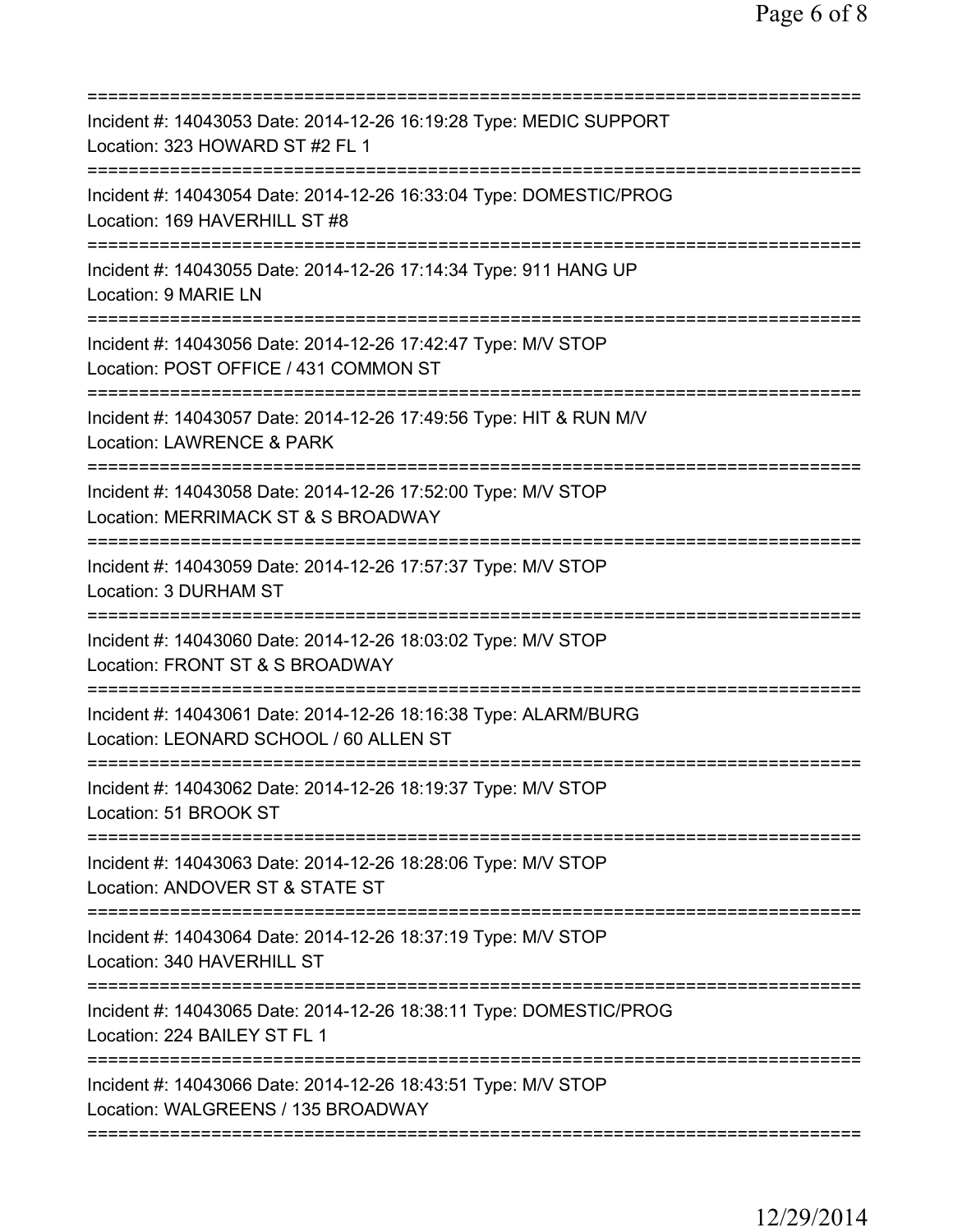| Incident #: 14043067 Date: 2014-12-26 18:46:44 Type: DISTURBANCE<br>Location: AMES ST & BYRON AV                 |
|------------------------------------------------------------------------------------------------------------------|
| Incident #: 14043068 Date: 2014-12-26 18:55:51 Type: M/V STOP<br>Location: ESSEX ST & MARGIN ST                  |
| Incident #: 14043069 Date: 2014-12-26 18:59:29 Type: M/V STOP<br>Location: AMES ST & ESSEX ST                    |
| Incident #: 14043070 Date: 2014-12-26 19:01:02 Type: DRUG OVERDOSE<br>Location: 348 HAVERHILL ST #7              |
| Incident #: 14043071 Date: 2014-12-26 19:12:55 Type: SUICIDE ATTEMPT<br>Location: 107 OXFORD ST FL 2             |
| Incident #: 14043072 Date: 2014-12-26 19:35:34 Type: UNWANTEDGUEST<br>Location: 1 LEA ST FL 1<br>=============== |
| Incident #: 14043073 Date: 2014-12-26 20:13:16 Type: AUTO ACC/NO PI<br>Location: HAVERHILL ST & WEST ST          |
| Incident #: 14043074 Date: 2014-12-26 20:17:54 Type: M/V STOP<br>Location: ACTON ST & BROADWAY                   |
| Incident #: 14043075 Date: 2014-12-26 20:29:05 Type: ALARMS<br>Location: 5 RIDGE RD                              |
| ===================<br>Incident #: 14043076 Date: 2014-12-26 20:32:20 Type: ALARMS<br>Location: 35 CHICKERING ST |
| Incident #: 14043077 Date: 2014-12-26 21:01:06 Type: M/V STOP<br>Location: MERRIMACK ST & S BROADWAY             |
| Incident #: 14043078 Date: 2014-12-26 21:04:38 Type: DOMESTIC/PAST<br>Location: 140 EXCHANGE ST FL 2             |
| Incident #: 14043079 Date: 2014-12-26 21:07:56 Type: MAL DAMAGE<br>Location: 28 CHESTNUT ST                      |
| Incident #: 14043080 Date: 2014-12-26 21:33:39 Type: CK WELL BEING<br>Location: 160 MAPLE ST                     |
| Incident #: 14043081 Date: 2014-12-26 21:37:16 Type: M/V STOP                                                    |